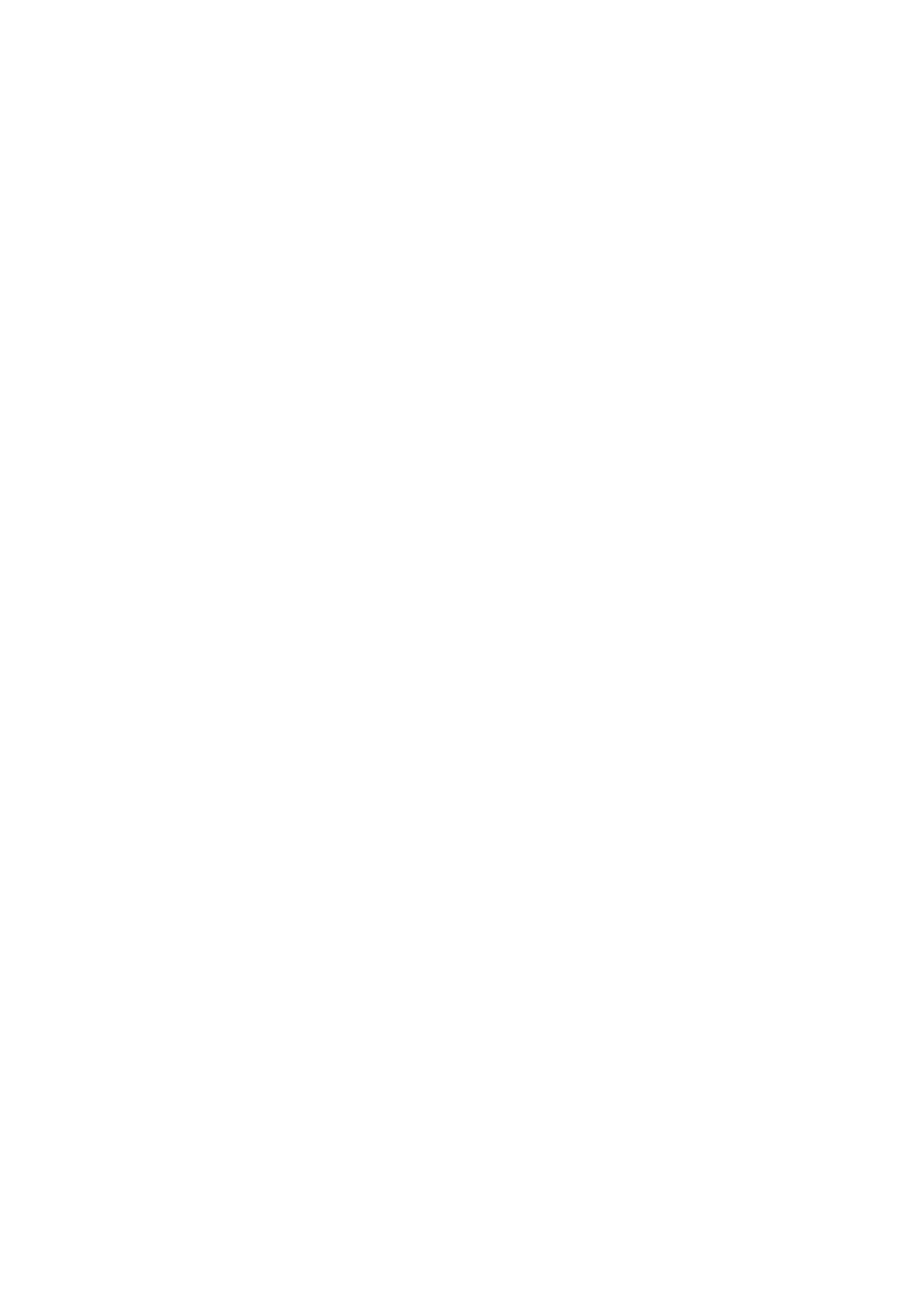<span id="page-2-0"></span>Australian Capital Territory

# **Public Sector Management Amendment Standards 2009 (No 3)**

**Disallowable instrument DI2009-88** 

made under the

**Public Sector Management Act 1994, s 251 (Management Standards)** 

# **Contents**

|   |                     | Page |
|---|---------------------|------|
|   | Name of instrument  |      |
|   | Commencement        |      |
| 3 | Legislation amended |      |
| 4 | 578 (6)             |      |

Authorised by the ACT Parliamentary Counsel—also accessible at www.legislation.act.gov.au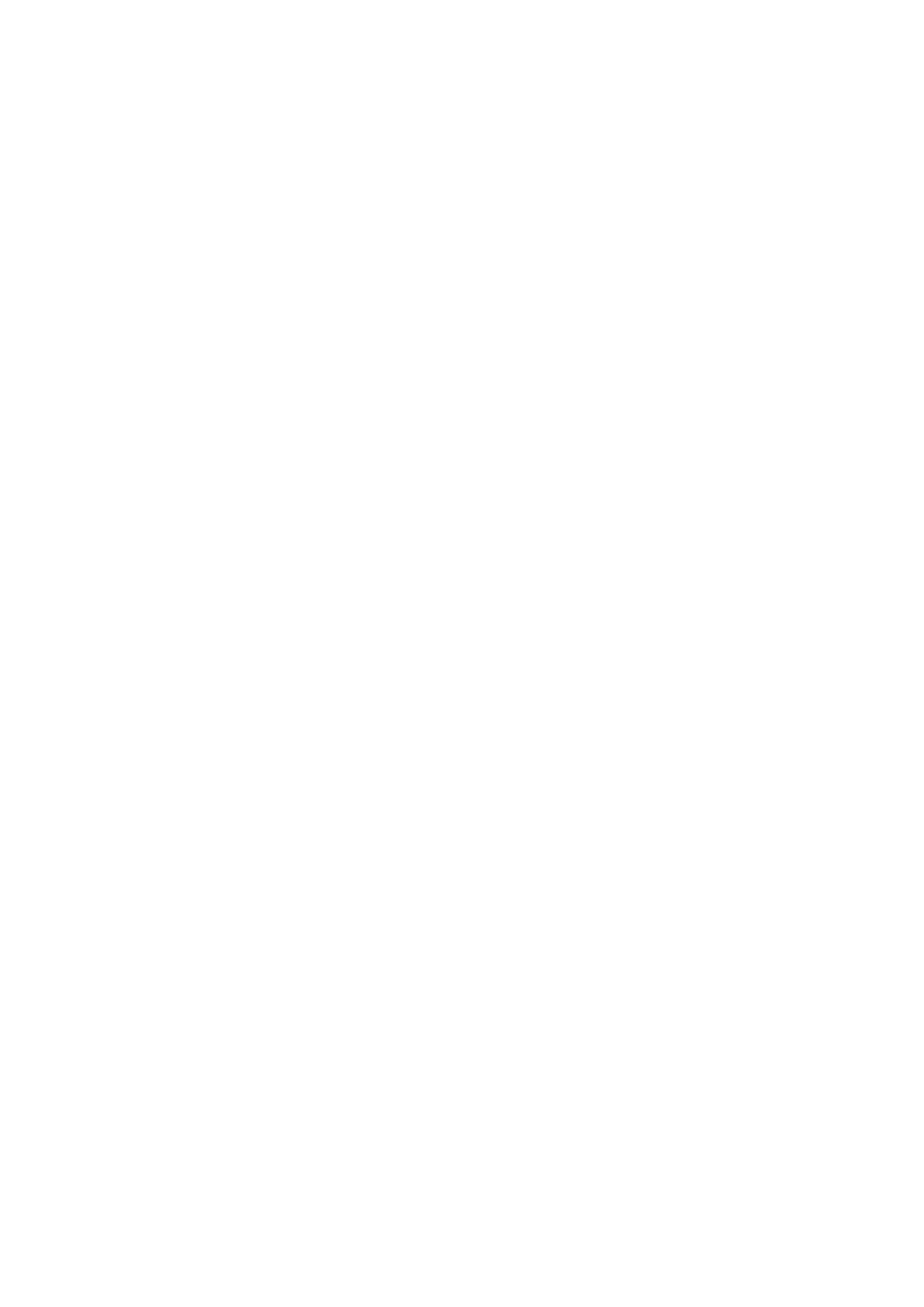#### <span id="page-4-0"></span>**1 Name of instrument**

This instrument is the *Public Sector Management Amendment Standards 2009 (No 3)*.

### **2 Commencement**

This instrument commences on the day after its notification day.

## **3 Legislation amended**

This instrument amends the *Public Sector Management Standards 2006*.

## **4 578 (6)**

### *substitute*

 (6) Payments to Small Group Moderators will be made according to table 578(6) for each school they moderate.

#### **Table 578(6) Payments to Small Group Moderators**

| column 1<br>Number of<br><b>Students</b><br><b>Moderated</b> | column 2<br><b>Payment to</b><br><b>Moderator</b> |
|--------------------------------------------------------------|---------------------------------------------------|
| $1 - 4$                                                      | \$120                                             |
| $5 - 9$                                                      | \$230                                             |

DI2009-88

page 1